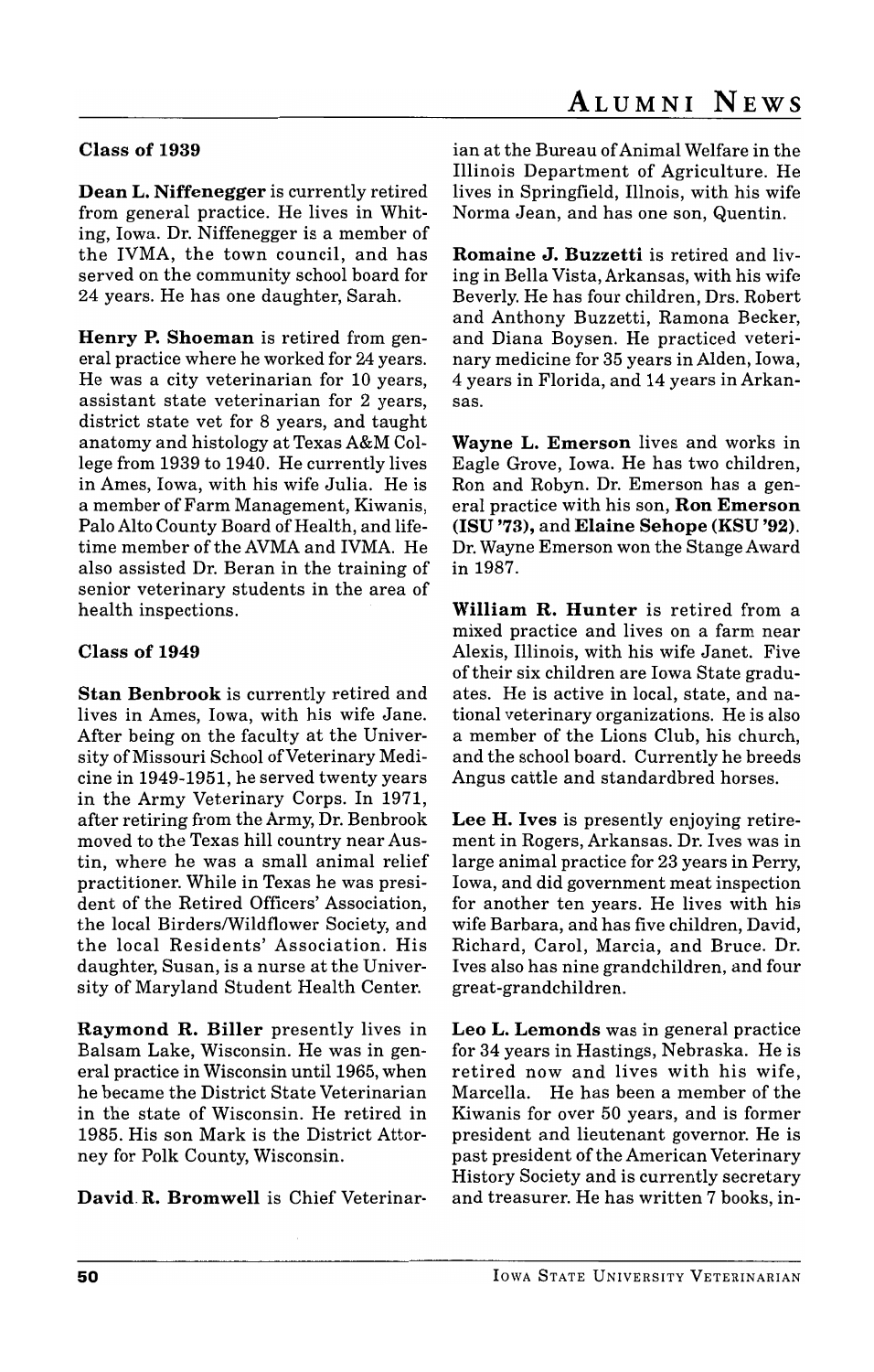eluding *A Century of Veterinary Medicine in Nebraska,* in which Dr. Lemonds and his wife were featured in an autobiographical article. He also appeared in a JAVMA article from 1973.

Earl Edward Maxwell is an active member of a practice in Moville, Iowa, where he lives with his wife Helen. They have four children, Dr. Stee, Chantry, Tad, and Reed. He is the chairman of the Siouxland Cancer Drive, Boy Scouts, Chamber of Commerce and past president of the Interstate Veterinary Organization and twice president of the Trial Lodge 532 along with many other organizations. They are members of the Order of the Knoll and all their children are members of the Order of the Knoll Parents and were names Parents of the Year at ISU in 1977. They have been able to travel to over 90 countries. His associate is Stee Logan Maxwell (lSU '78).

Quentin F. McDonald is presently retired. He and his wife Marie live in Rogers, Arkansas.

John L. Neely is still active and works for the State of Arizona and with racing greyhounds. He has been working for the State for 19 years and also practiced in Nebraska for 29 years. His wife passed away last September, but he has three children, Sandra, Jay, and Teri. Dr. Neely lives in Scottsdale, Arizona.

Leroy E. Nelson is retired from mixed practice and is living in Bricelyn, Minnesota. He lives with his wife Jeanne, and has three children, Paul, Julie, and Nancy. He was honored by Modern Woodmen of America, Albert Lea Chapter, for outstanding service to the Bricelyn Community.

Theodore Patek is retired and a resident of Randolph, Wisconsin, where he lives with his wife Jean. Dr. Patek was in large animal practice for forty years.

Paul A. Pinkert is retired from practice and lives in Madision, Wisconsin, with his wife, Elinor. They have three children, Ted, Tom, and Teri. He is a member of the Minnesota and Wisconsin VMA.

William R. Preston is retired and living in Clear Lake, Iowa, and winters in Mesa, Arizona, with his wife Marie. They have a son, Dennis, and daughter, Diana. He has been a rotary and Lions club member for 20 years.

William E. Ribelin is retired from practice and lives in Gulf Shores, Alabama, with his wife, Frankie. He received his MS from Washington State University and Ph.D. from University of Wisconsin. He taught pathology at Washington State University, Auburn, and University of Wisconsin. He is a member of the College of Veterinary Pathologists and American Academy of Toxicology. He has authored books on lab animal pathology and the pathology of fish. He states that he is "a mediocre golfer but an excellent fisherman."

Jack Scamman is retired and lives in Rock Port, Missouri, with his wife, Beverly. They have three children, Jill, Tony, and Todd. He was a member of the local school board for 9 years and a Rotarian for 49 years.

Elgin S. Scobell is retired and lives in Wausau, Wisconsin, with his wife, Amy. They have three children. He is a member of Kiwanis, Boy Scouts, and many other community organizations.

John Siemens is retired and living with his wife, Marilyn, in Steilacoom, Washington. Their daughter, Sara, has a Ph.D. in Environmental Education, their son, Andy, is an engineer, and other daughter, Sue, is an environmental engineer. He practiced for some years in general practice in Illinois before going to Jackson's Hole, Wyoming, followed by 30 years at a horse hospital. He is an active horse and mule judge and is a writer for various horse publications. He is still an active back- country horseman. He is a highly recognized animal behaviorist and as he states "a good fly fisherman!"

Arthur R. Skewes is retired from practice living in Union Grove, Wisconsin, with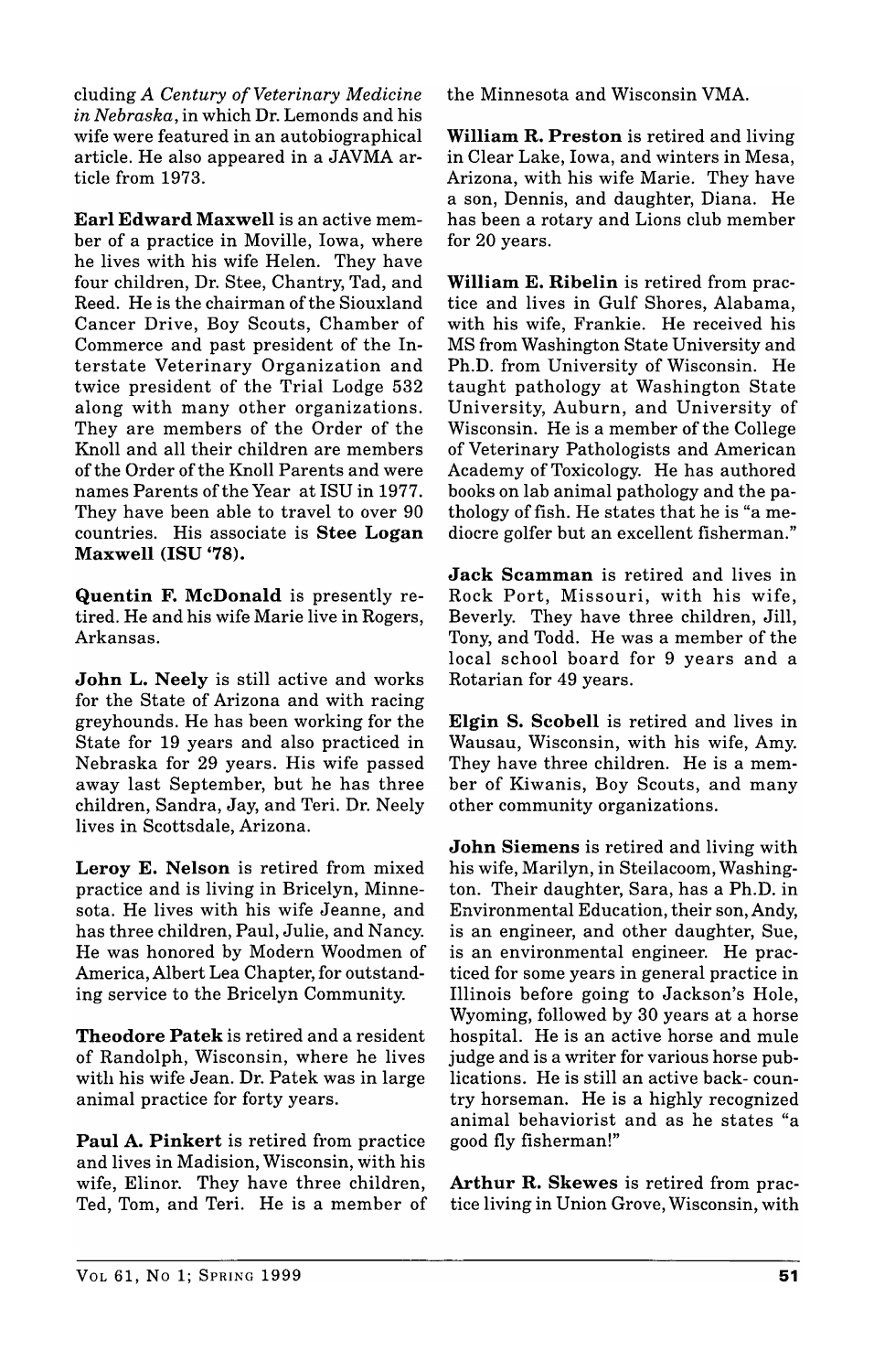his wife, Helen. He was an equine intern from 1949-51, and then joined a general practice for 2 years. For two years, he was in the U.S. Air Force Veterinary Corp. In 1964, he joined an equine practice in Lexington, Kentucky. In 1987, he retired from general practice. Currently, he is a volunteer for Heifer Project International.

James A. Sloan is an active member in a general practice in Independence, Iowa. He and his wife, Joan, have four children. He is a member of the Fair Board, Assessor Examining board, County Board of Health, school board and his church board.

Donald F. Stoppel is retired from commercial, research, and private practice and now lives with his wife, EI Rose, in Colorado Springs, Colorado. They have four children.

Paul L. Thompson is retired from large animal practice. He and his wife, Gloria, live in New Glarus, Wisconsin. He is a member of the AVMA, Wisconsin VMA, and for 40 years has been the treasurer for the Argyle Lutheran Church. He has been the board of education president for 9 years and a member of the American Legions for 48 years.

John E. Tillie is retired and lives with his wife, Juanita, in Muscatine, Iowa. They have four children. He is a member of the Salvation Army Advisory Board, Care Review Committee (Lutheran Homes), and the First Baptist church choir.

Donald O. Wiersig is retired from practice living in Bryan, Texas, with his wife, Bonita. They have three children. He worked at a dairy practice in Wisconsin for 10 years before receiving Ph.D. from ISU in 1967. He retired as professor from Texas A & M University. After retirement, he taught for 2 years at Ross University Veterinary School.

Richard C. Williams retired from mixed practice and lives in East Moline, Illinois, with his wife, Phyllis. They have three children. He has worked in small animal practice and at the race track. He has been a member of his church for over 50 years and is a past president of the Illinois VMA.

## Class of 1959

Raymond Abel is working part time in a mixed practice in Mediapolis, Iowa. He and his wife, Patricia, have three sons. He is a member of the local state and national veterinary associations and is an active community and church member, and active in the local bank.

Roger C. Bender retired from USDA-FSIS in March, 1999. He now lives in Spring Grove, Minnesota, with his wife Annette. They have eight children. He practiced for 28 years in a large animal practice before joining the USDA-FSIS doing meat inspection.

William D. Blohni is working part time primarily in bovine-beef medicine at the clinic in Carroll, Iowa. He and his wife, Joan, have three daughters. He is a member of the IVMA, AVMA, AABP, Carroll Visioning Committee, Carroll Trees Forever Committee. He is a past member of the Carroll Community School Board and past director of the First Federal Savings and Loan. He is also a past member of various IVMA committees. His associates are Mike Davis (lSU '71), Mitch Hiscocks (lSU '89), John Hicks (lSU '90), and Bryan Becker (ISU '96).

Donald J. Casey retired from practice in 1994 and he now lives in Paradise Valley, Arizona, with his wife La Deane. They have six children. He is a member of the AVMA, IVMA, Arizona VMA. He states that he is retired but active in the community, church activities, family and sport activities of his grandchildren, and golf.

D. D. Davis is active member of a large animal practice in Tama, Iowa. He and his wife, Melody, have 2 daughters and 1 son. He is a member of the IVMA, AVMA, and a past president of the Eastern Iowa Veterinary Association. His associates are J.D. Okones (lSU '84), R.C. Cooper (lSU '80), and K.J. Boerm (lSU '92).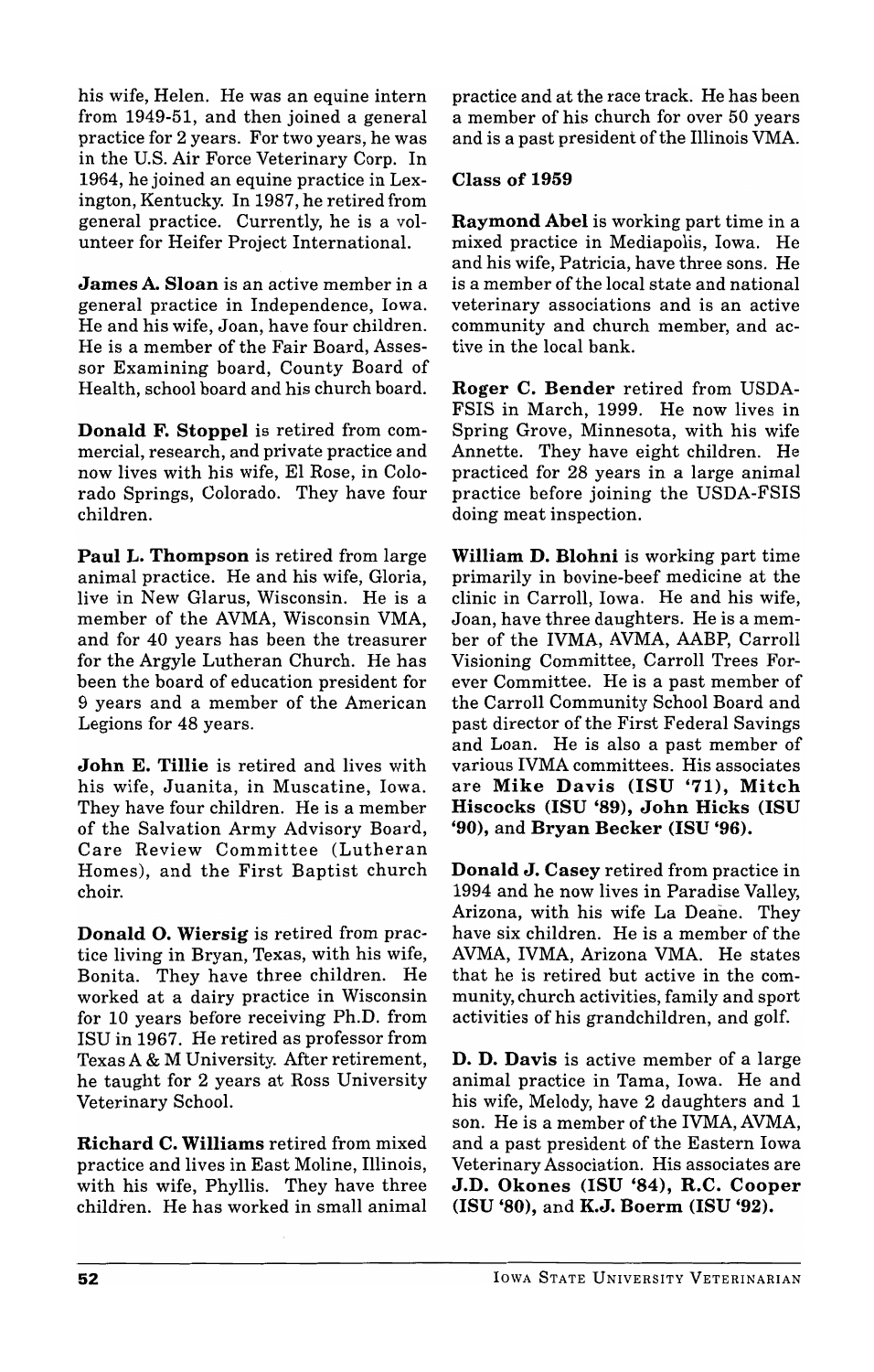Dale L. Drum is retired from 37 years of general practice and lives with his wife Marilyn in Remsen, Iowa. They have three children and one son is a DVM in practice at Remsen. He is a member of the AVMA, Iowa VMA, and various local associations. He was on the Board of Education for 18 years. His associates are Duane Drum (ISU '59) and Edward Henrich ('54).

Duane Drum is retired and lives with his wife, Judi, in Remsen, Iowa. They have four children. He has been a Lions member for 25 years and the church counsel for 18 years. He is a member of the AVMA, Iowa VMA, American Quarter Horse Association, and several county boards.

Bill Dubbert is a veterinary consultant now living in Falls Church, Virginia, with his wife, Lucylle. They have a son and daughter, Brent and Billinda, and three grandchildren, Alec, Alison, and Abby. He started in general practice in Coon Rapids, Iowa, before working for 33 years with the USDA. Since 1994, he has been a veterinary consultant for the National Pork Producer Council. He received the President Rank Award from the USDA in 1990 and the AVMA's International Congress Prize in 1997. He was the president of the American Association of Food Hygiene Veterinarians from 1989 to 1991. He is a life member of the USAHA.

James Dunn is retired from teaching and lives with his wife, Lucille, in Amarillo, Texas. They have three children and six grandchildren. He earned a MS and Ph.D. from the University of Nebraska. He worked for a short time as a diagnostic microbiologist followed by 14 years in industry and 8 years in public education. He is member ACVM (emeritus) and a member of the civil air patrol.

Albert L. Eliasen is retired and lives in Waverly, Iowa. He has three children. He was in general practice for 14 years before becoming a clinician at Texas A & M University in 1974. From 1978-1981 he was a Solvay Animal Health Clinician, then moved on to Pitman-Moore, and became a consultant in 1987. He is active in woodworking and fishing.

Phil G. Finney is retired and lives in Girard, Illinois. He is a member of the Shriners, Elks Club, and the High School Alumni Association.

Terry E. Fitzpatrick is working for USDA-FSIS and lives in Lynnville, Iowa. He and his wife, Nancy, have two sons, Shawn and Brian.

Dean C. Frey is an active member of a small animal clinic in Cedar Rapids, Iowa. He and his wife, Rita, have five children. He is diplomate of the American Board of Veterinary Practitioners with a companion animal speciality. He is a member of the Lynn County, Eastern Iowa, and Iowa VMA and the AVMA and AAHA. He is past member of the Iowa Board of Veterinary Examiners. His associates are Barbara Rezabek (Krauss) (lSU '86), Dixie Reierson (lSU '89), and Kathy Koopman (ISU '91).

Carl H. Graham is a veterinary consultant to animal health departments, feed division, Farmland Industries in Kansas City, Missouri. He and his wife, Louise, have four children, Robert, Mark, Reid, and Carla.

Paul J. Geuther has worked the last 16 years at a mixed animal practice in Slayton, Minnesota. He was in mixed practice in Hartly, Iowa, for 12 years before moving to Texas and working in bovine feedlot management.

Charles W. Howe, Jr. is semi-retired from HyLine International but has a small house call practice in Woodward, Iowa. He and his wife, Martha, have 6 children and 12 grandchildren. He is the past mayor and council member of Waukee, Iowa. He has also served on the local school board. He is a member of the Masonic Lodge, Eastern Start, AVMA, AAAP, and the Christian Church.

Irwin H. Huff is retired and lives in Bismarck, North Dakota, with his wife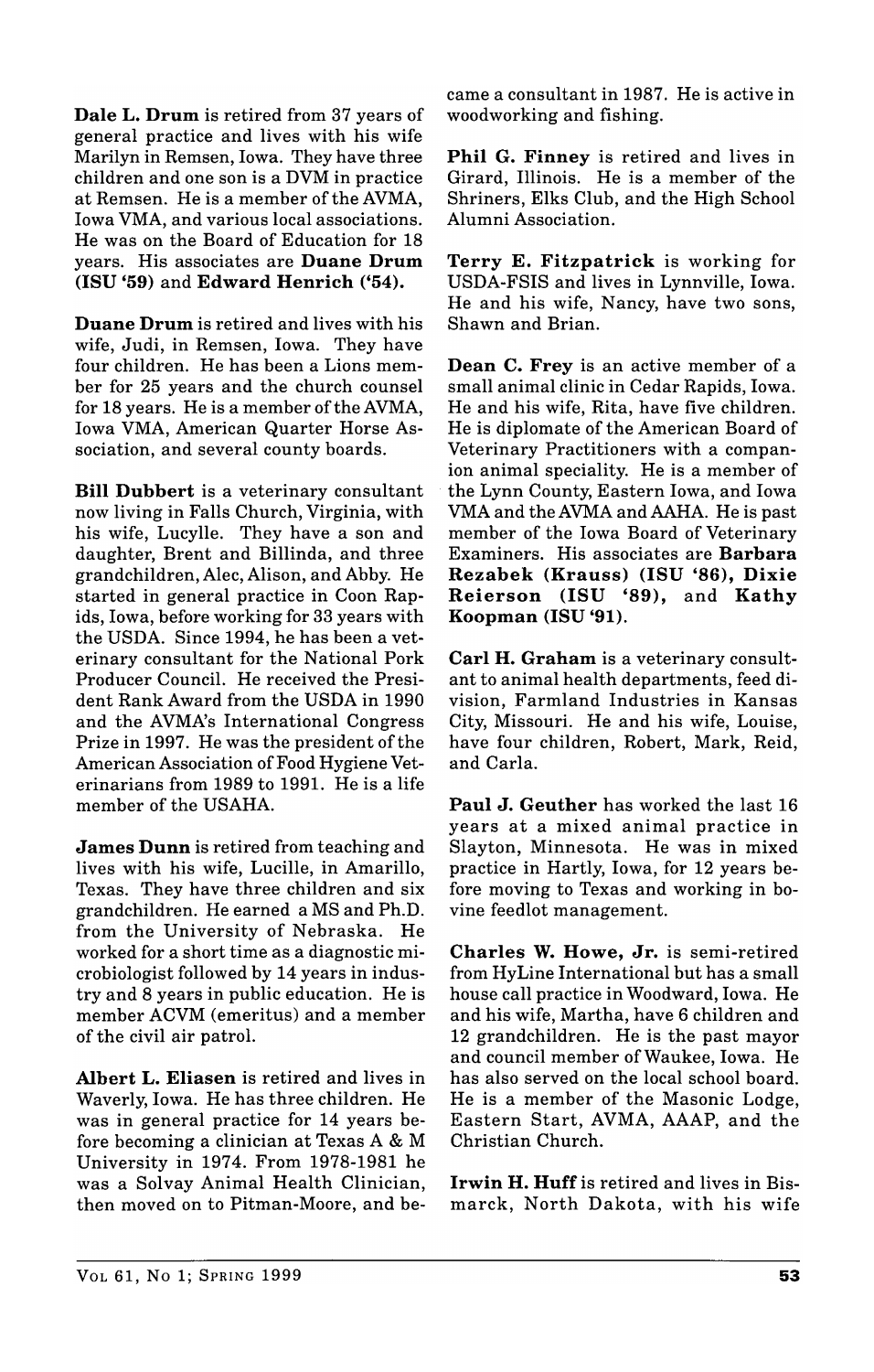Carolyn. They have five children. He worked for 34 years with USDA-APHIS after receiving a Masters degree in Preventive Veterinary Medicine from UC-Davis. He is a member of the North Dakota VMA, AVMA, and NAFV.

Duane G. Jacobson is retired from 26 years of working at a mixed animal practice in Thompson, Iowa. He and his wife, Marcia, now live in Ankeny, Iowa, and have four children. He is a member of the Lions Club, Bethany Lutheran Church Board, Upper Iowa VMA,AVMA, and Iowa VMA. He also worked for the USDA-FSIS for 5 years. His associate was L.V. Johanson (lSU '43).

Ken Jennett is retired from general practice and lives in Bedford, Iowa, with his wife Evonne. They have four sons.

Lowell B. Johnson is retired from general practice and the USDA and now lives in Johnston, Iowa, with his wife, Jean. They have two sons. From 1951-1954, he was a captain in the USAF followed by 23 years in general practice in Garner, Iowa. Hejoined the USDA-FSIS in 1983, worked in slaughter plants after 1992, and then in Washington, DC, for 4 years. He is a Presbyterian Church Elder, school board member, past president of the Northern Iowa and Minnesota VMA, past member of the IVMA Executive Board, and presently Chairman of the IVMA Heritage Committee. His associate was Darrel Neuberger (lSU '77).

Orville Juhler is retired and living in Harlan, Iowa, with his wife, Judy. They have three children. He has been the past director of the school board, area education agency, church board, county fair board, bank, and country club.

Robert H. Keith is retired and living in Monroe, Wisconsin, with his wife Careen. They have four children and seven grandchildren. He is a past president of AABP. He has been awarded Veterinarian of the Year by the Wisconsin VMA, the Stange Award, and Practitioner of the Year by AABH

Donald Lamb is retired from practice and farming in rural Moorhead, Iowa, where he lives with his wife, Patricia. They have 3 children and 6 grandchildren. He is active in the Iowa DNR and conservation efforts.

Edwin W. Lindquist, Jr., is the senior investigator for the California Dept. of Health Services in San Diego, California. He and his wife, Anne, have two children and three grandchildren. He retired from the Army Veterinary Service after 27 years and is currently peace officer for the Food and Drug Branch, California Department of Health Services for the past 10 years. He has been a guest lecturer at the San Diego State University Graduate School of Public Health and at Mesa College.

Merle Lockwood is retired and living in Charles City, Iowa, with his wife, Helen. They have three children.

Robert L. Maahs is retired from small animal practice and living in Rancho Mirage, California. His clinic was named Hospital of the Year by Veterinary Economics. He is a member of the Rotary club, AAHA, California VMA, and AVMA.

Millard J. Maxfed has been working for 10 years for USDA-FSIS after 30 years in small animal practice. He is the inspector in charge at the Swift and Co. Packing Plant in Marshalltown, Iowa. He and his wife, Jody, have three children. He has received numerous certificates and awards from the USDA and enjoys the regular hours and government employee benefits.

Calvan H. Pals is retired and lives in Bowie, Maryland, with his wife, Lois. They have two sons. He is a member of the District of Columbia VMA, National Association of Federal Veterinarians, and has been the past president of NAFV.

William C. Pewsey is retired now living in Storm Lake, Iowa, with his wife, Barbara. They have four children. He has been a member of the Rotary Club for 34 years, a member of the AVMA, IVMA, and National Pork Producers.